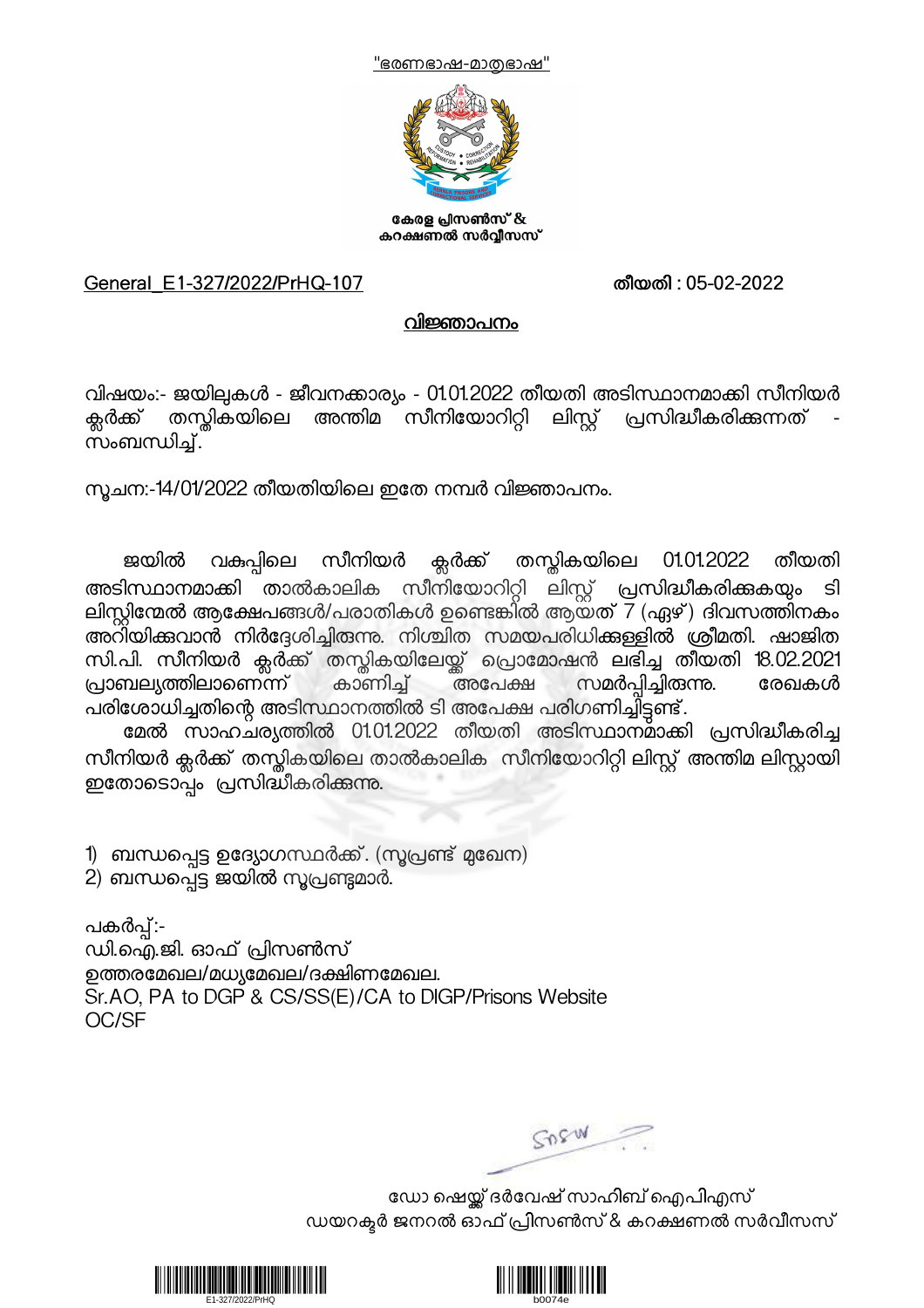



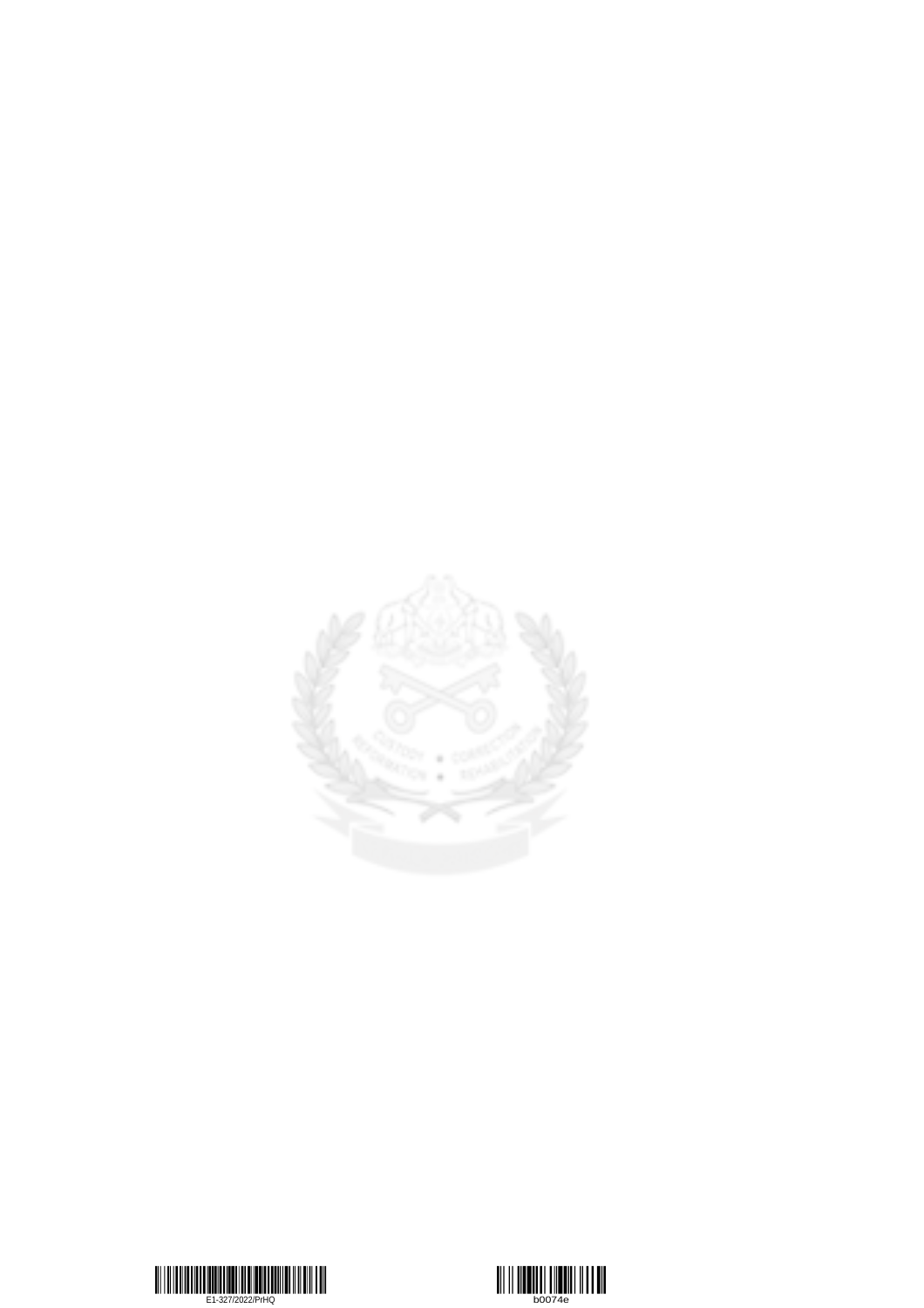

General\_E1-327/2022/PrHQ-108 Dated : 05-02-2022

## **FINAL SENIORITY LIST OF SENIOR CLERKS AS ON 01.01.2022**

Sanctioned Strength - 28

| S1.                                             |                                                                              | Date of                 |                                                                  | Qualification                              | Date of advice by PSC /                                                                                                                             | Date of             | Date of order of                                       |                                                                                              |  |  |
|-------------------------------------------------|------------------------------------------------------------------------------|-------------------------|------------------------------------------------------------------|--------------------------------------------|-----------------------------------------------------------------------------------------------------------------------------------------------------|---------------------|--------------------------------------------------------|----------------------------------------------------------------------------------------------|--|--|
| No.                                             | Name & Present Institution                                                   | birth                   | General                                                          | Departmental                               | Govt. Order                                                                                                                                         | entry in<br>service | promotion                                              | Remarks                                                                                      |  |  |
| 1                                               | G.Sabu,<br>Prisons Headquarters                                              | 02/03/1975              | <b>SSLC</b>                                                      | MOP $&$<br><b>Accounts Test</b><br>(L)     | GO(MS)No.130/06/Home, $20/09/2006$ U.D.Clerk w.e.f.<br>dtd.16/08/2006                                                                               |                     | Promoted as<br>19/06/13                                |                                                                                              |  |  |
|                                                 | Sheela V.V.,<br>Prisons Headquarters                                         | 14/05/1967              | M.Com                                                            | <b>MOP</b><br><b>Account Test</b><br>(H)   | Advice<br>No.EV(2)525/05(3) dtd.<br>29/10/2008 District<br>Office, Ernakulam                                                                        |                     | Promoted as<br>06/12/2008 U.D.Clerk w.e.f.<br>24/08/13 |                                                                                              |  |  |
| 3                                               | Divya T,<br>Open Prison, Cheemeni                                            | 29/10/1986              | МA                                                               | MOP, Account<br>Test $(L)$ & $(H)$         | $C1(4)624/07(11)$ dtd.<br>05/04/10 from District<br>PSC Office, Kannur                                                                              |                     | Promoted as<br>05/05/2010 U.D.Clerk w.e.f.<br>15/10/13 |                                                                                              |  |  |
| 4                                               | Gopakumar S,<br>Open Prison & Correctional 25/05/1979<br>Home, Nettukaltheri |                         | <b>SSLC</b>                                                      | MOP<br><b>Account Test</b><br>(H)          | Advice No.DTB(1)115/07<br>dtd. 14/05/2010 District 20/09/2010<br>Office, Trivandrum                                                                 |                     | Promoted as<br><b>UDC</b><br>w.e.f.18/02/2014          |                                                                                              |  |  |
| 5                                               | Anil<br>Kumar,<br>R.<br>Prisons Headquarters                                 | 16/05/1976              | Bcom.                                                            | <b>MOP</b><br><b>Account Test</b><br>(L&H) | KSD(3)772/2007(3)<br>dtd.07/07/2011 of KPSC 24/08/2011<br>District Office, Kasargod                                                                 |                     | Promoted as<br>UDC w.e.f.<br>dtd.23/06/14              |                                                                                              |  |  |
| 6                                               | Shiji M.R.,<br>Women's Prison &<br>Correctional Home,<br>Thiruvananthapuram  | 23/07/1983              | B.Sc.                                                            | <b>MOP</b><br><b>Account Test</b><br>(L)   | S2-43045/04 dtd.<br>31/07/2010 of the District 02/09/2010<br>Collectorate, Trivandrum                                                               |                     | Promoted as<br>UDC w.e.f.<br>$01/06/15$ .              |                                                                                              |  |  |
| 7                                               | Xavier<br>N.F.,<br>Office, Thrissur                                          | DIG 22/04/1983 PDC, ITI |                                                                  | <b>MOP</b><br><b>Account Test</b><br>(L&H) | RI(3)752/07/03<br>dtd.04/04/2011 of KPSC<br>District Office, Thrissur                                                                               |                     | Promoted as<br>07/05/2011 U.D.Clerk w.e.f.<br>23/06/15 |                                                                                              |  |  |
| 8                                               | Ann Rose Mathew,<br>District Jail, Ernakulam                                 | 21/02/1986              | Bcom.                                                            | $MOP$ &<br><b>Account Test</b><br>(H)      | G.O.(MS)113/11/Home<br>dtd.25/05/2011                                                                                                               | 17/06/2011          | Promoted as<br>UDC w.e.f.<br>04.03.2016                |                                                                                              |  |  |
| 9                                               | Gnanasheela<br>V.<br>Prisons Headquarters                                    |                         | 30/05/1982 MA, B.Ed.                                             | MOP &<br><b>Account Test</b><br>(L)        | C1(A) 624/07(4)<br>dtd.21/03/2012 of KPSC,<br>District Office, Kannur                                                                               | 12/04/2012          | Promoted as<br>UDC w.e.f.<br>30.04.2016                |                                                                                              |  |  |
| 10                                              | Shimi P.A.,<br>District Jail, Ernakulam                                      | 05/11/1986              | Bcom.                                                            | MOP &<br><b>Account Test</b><br>(L)        | EV(a)1490/11(b)<br>dtd.10/07/12 of KPSC<br>District Office, Ernakulam                                                                               | 13/08/2012          | Promoted as<br>UDC w.e.f.<br>01.06.2016                |                                                                                              |  |  |
| 11                                              | Roshini.J.,<br>Prison Headquarters                                           | 25/05/1969              | MSc.,<br>M.Ed                                                    | $MOP$ &<br><b>Account Test</b><br>(L)      | DTB/4053/96/24 dtd.<br>05/07/2001 from District<br>Officer, KPSC,<br>Trivandrum                                                                     | 13/08/2001          | Promoted as<br>UDC w.e.f.<br>09/05/17                  |                                                                                              |  |  |
| 12                                              | Harilal L,<br>Women's Prison, Trivandrum                                     |                         | 10/05/1970 Pre-Degree                                            | MOP $&$<br><b>Account Test</b><br>(L)      | DTB(1) 115/07<br>dtd.06/10/10 of the KPSC,<br>District Office,<br>Trivandrum                                                                        | 10/11/2010          | Promoted as<br>UDC w.e.f.<br>08/06/17                  |                                                                                              |  |  |
|                                                 | Nisha<br>Jasmin<br>13 P.A.,<br>DIG Office, 16/05/1985<br>Trissur             |                         | B Tech,<br>M.S.W                                                 | MOP $&$<br><b>Account Test</b><br>(L&H)    | EV(a)1490/11(b)<br>dtd.10/07/12 of KPSC<br>District Office, Ernakulam                                                                               | 16/08/2012          | Promoted as<br>UDC w.e.f.<br>08/06/17                  |                                                                                              |  |  |
| 14                                              | Shibu<br>R,<br>Prison Headquarters                                           |                         | $31/05/1978$ Pre-Degree                                          | MOP $&$<br><b>Account Test</b><br>(L&H)    | G.O.(MS)228/12/Home<br>dtd.24/08/2012                                                                                                               | 30/08/2012          | Promoted as<br>UDC w.e.f.<br>08/06/17                  |                                                                                              |  |  |
|                                                 | Dhanaja D.J.,<br>15 Prisons Headquarters                                     | 10/05/1985              | <b>B.Sc.,</b><br><b>DCA</b>                                      | MOP $&$<br><b>Account Test</b><br>(L&H)    | DTB(1) 2034/11<br>dtd.17/09/12 from KPSC, 31/10/2012<br>Trivandrum.                                                                                 |                     | Promoted as<br>UDC w.e.f.<br>19/07/17                  |                                                                                              |  |  |
| 16                                              | J,<br>Seena<br>Prisons Headquarters                                          | 19/05/1986              | M Sc.,<br>B.Ed.                                                  | MOP $&$<br><b>Account Test</b><br>(L&H)    | Advice Lr.No.DTB(1)<br>2034/11 dtd.05/11/12 of  05/12/2012 <br>KPSC, Dist. Office, TVM                                                              |                     | Promoted as<br>UDC w.e.f.<br>26/10/17                  |                                                                                              |  |  |
| 17                                              | Archana Krishnan,<br>Prisons Headquarters                                    | 27/05/1987              | MSc.,<br>B.Ed.                                                   | MOP $&$<br><b>Account Test</b><br>(L)      | ORI(1) 1664/11(8)<br>dtd.05/07/13 from KPSC, 13/11/2013<br>Kollam.                                                                                  |                     | Promoted as Sr.<br>Clerk w.e.f.<br>04/06/18            |                                                                                              |  |  |
|                                                 | $18 \big _{\mathbf{R}}$ Anitha V.A.,<br>Prisons Headquarters                 |                         | Standard X<br>$14/05/1974$ equivalency<br>certificate<br>passed. | <b>MOP</b>                                 | Category changed from<br>Office Attendant as per<br>this office order No.E.1-<br>828/2014, Dated<br>14.06.2014 & G.O.(Rt)<br>$1/14$ dtd:03/01/2014. | 16/06/2014          | Promoted as Sr.<br>Clerk w.e.f.<br>24/07/18            | 3 years exemption<br>passing<br>$\ln$<br>department test as<br>per KS $&$ SSR<br>13(A)(1)(a) |  |  |
|                                                 | 19 Binitha.K.B.                                                              | 08/05/1974              | MSc.,<br>D E4                                                    | <b>MOP</b><br>& Account Test               | ARII(3)1324/2011/VIII<br>dtd:30/03/2015 from                                                                                                        | 29/04/2015          | Promoted as Sr.<br>Clerk w.e.f.                        |                                                                                              |  |  |
| <u> III Martin Martin III Martin </u><br>67a0c4 |                                                                              |                         |                                                                  |                                            |                                                                                                                                                     |                     |                                                        |                                                                                              |  |  |